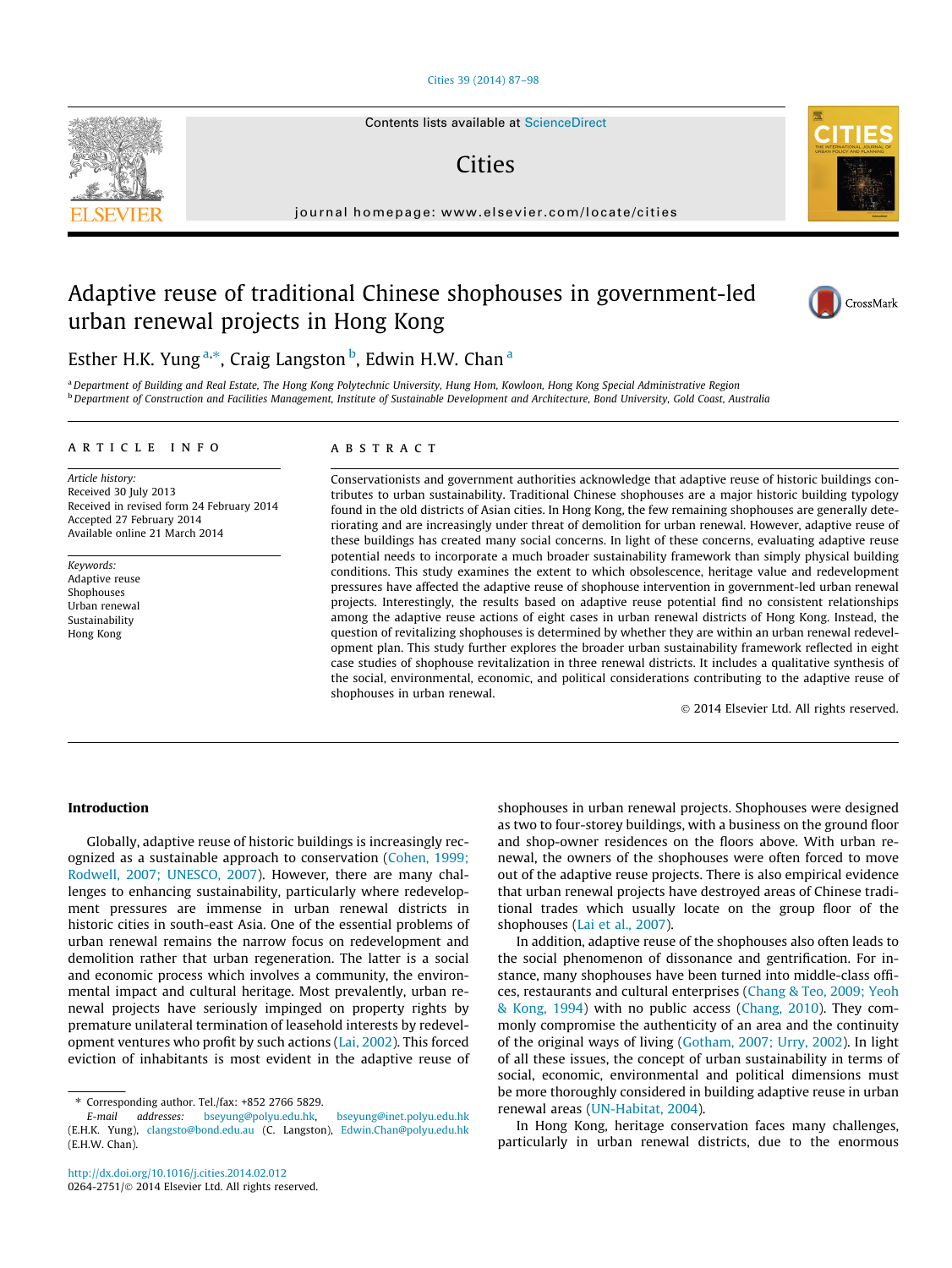pressure for land development and housing demands, as well as compensation for development rights ([Loh, 2004; Yung, 2007](#page--1-0)). As a result of these issues, there are only a few individual shophouses remaining in dense urban centres and these are surrounded by new high-rise buildings. This is very different from Chinese districts in places like Singapore and parts of Malaysia where there are continuous rows of shophouses whose architectural styles and settings have been largely preserved ([Baroldin & Din, 2012;](#page--1-0) [Davison & Tettoni, 2010; Lee, 1996; Lee, Lim, & Aini, 2008;](#page--1-0) [Tajudeen, 2012\)](#page--1-0). Recently, a number of government-led projects that included the adaptive reuse of shophouses projects in urban renewal districts were completed, however, they have attracted much criticism because of the destruction of the existing neighbourhood and gentrification. Thus, in this study we considered the following research questions: (1) what role does urban renewal play in the adaptive reuse of traditional Chinese shophouses, and (2) what urban sustainability factors should be considered in the adaptive reuse of traditional Chinese shophouses in urban renewal districts. As urban renewal claims to address urban decay problems in dilapidated districts, should the physical condition of the building be the prime factor for revitalization intervention? More specifically, taking into account obsolescence rate, heritage value, socio-economic context, or urban renewal redevelopment plans, our study examines on which basis the government chooses shophouses for adaptive reuse as part of urban renewal.

As the government has limited resources, prioritizing adaptive reuse of dilapidated buildings based on obsolescence rates is one possible way to decide on the need for conservation. However, this study looks beyond the issue of the physical building to consider the conservation of shophouses within urban governance, policy and sustainability frameworks. In this study, the Adaptive Reuse Potential (ARP) model as a technical approach is applied to assess eight existing clusters of shophouses in Hong Kong listed by the Urban Renewal Authority (URA). Qualitative analysis of the cases in relation to their connection with urban sustainability is obtained through a mixed methodology, using archives, newspapers, reports and discussions with conservation and planning critics, academic experts, URA officials and project participants.

The paper begins by providing a literature review on the revitalization process of shophouses in Hong Kong and, in particular, the problems and issues associated with their potential adaptive reuse. This is followed by a brief summary of the ARP model's conceptual framework, then results, discussion of case studies and some recommendations for a broader sustainability framework for prioritizing adaptive reuse in urban renewal are given.

#### Adaptive reuse and urban sustainability

It is increasingly recognized that there is a strong connection between adaptive reuse of historic buildings and sustainable urban development [\(Bromley, Tallon, & Thomas, 2005; Bullen & Love,](#page--1-0) [2010; Steinberg, 1996; Tse, 2009\)](#page--1-0). Adaptive reuse refers to any intervention made to adjust, reuse, upgrade, or change the capacity of a building to suit new conditions or requirements when the former function has become obsolete [\(Douglas, 2006](#page--1-0)). Adaptive reuse projects provide economic and social benefits. They generate tourism and create job opportunities [\(Tweed & Sutherland, 2007\)](#page--1-0). However, balancing economic viability and cultural significance for heritage buildings is a major challenge ([Murtagh, 2006; Wang](#page--1-0) [& Zeng, 2010\)](#page--1-0). In terms of social benefits, adaptive reuse of historic buildings conserves intangible heritage value. The buildings can enhance the streetscape, enrich local character and provide a sense of place [\(Lowenthal & Binney, 1981\)](#page--1-0). Furthermore, it is argued that the reuse of historic buildings can encourage the continuity of social life in a community as opposed to the forced eviction of inhabitants, which usually leads to gentrification and reduced social inclusion ([Cameron, 2003; UNESCO, 2007; Yung & Chan,](#page--1-0) [2012; Pendlebury et al., 2004\)](#page--1-0).

Adaptive reuse of a historic building definitely provides environmental benefits in the reuse of materials and structural elements, reduction of demolition waste and new carbon emissions, and saving of used energy ([Bromley et al., 2005; Bullen, 2007;](#page--1-0) [DEH, 2004\)](#page--1-0). As [Jacobs \(1961\)](#page--1-0) argues, the greenest buildings are those already built. From this viewpoint, adaptive reuse is closely related to the concept of green building. Advocates of the concept of green adaptive reuse emphasize incorporating environmental design and technologies into existing buildings and, in particular, considering whole life cycle energy consumption [\(Getty Conserva](#page--1-0)[tion Institute, 2011; Langston, 2010](#page--1-0)). More recently, the deep green sustainability concept, which highlights the benefits of adaptive reuse and emphasizes low-energy technologies adapted to local geographic characteristics, is being advocated ([Boschmann &](#page--1-0) [Garbiel, 2013](#page--1-0)). The deep green ideology is also closely related to traditional vernacular buildings which contain construction methods, designs and layouts and materials specific to a local region. More specifically, the settings should be place-specific and incorporate the political, social and economic situations of an area, which are pertinent to the principles and practices of urban sustainability ([Boschmann & Garbiel, 2013; Cidell & Beata, 2009](#page--1-0)). This broader ideology is particularly relevant to prioritizing the adaptive reuse of historic buildings in urban dense cities.

#### Previous attempts to evaluate adaptive reuse potential

The literature shows that there are a number of different technical and systematic approaches to evaluating the potential of adaptive reuse of buildings. However, they do not clearly assess the different sustainability dimensions. The assessment of office buildings for their suitability for transformation into housing [\(Ger](#page--1-0)[aedts & Van der Voordt, 2007](#page--1-0)) and the weighted scores for the viability of conversion of buildings for reuse with a different function ([Hek, Kamstra, & Geraedts, 2004](#page--1-0)) are examples of evaluation approaches. [Zijlstra \(2006\)](#page--1-0) provides a study of a building's contextual aspects, including original commission, location and architect, to decide a building's changeability potential. In addition, the Architect's Approach provides an understanding of the architectural value, value in use, historical and cultural value of an existing building, together with possible new uses ([Oudijk, Remøy, & Van](#page--1-0) [der Voordt, 2007](#page--1-0)). Most recently, [Wilkinson \(2011\)](#page--1-0) developed the Preliminary Assessment of Adaptation Model (PAAM) to assess the potential for office building adaptation. However, all of these models, tools and methods tend to focus on building science aspects.

In contrast, the Adaptive Reuse Potential (ARP) model examines the adaptability of buildings in terms of seven obsolescence aspects that are closely related to sustainability. The ARP concept was developed in the late 2000s and helped to assess and prioritize existing buildings that were obsolete, or becoming so, but which had substantial 'embedded physical life' remaining in them. The ARP model mainly estimates the expected useful life of buildings ([Langston, 2011](#page--1-0))

[Langston \(2012\)](#page--1-0) presented the validation of the model, which involved a large number of international case studies. However, it is clear that the model is not always right. With the benefit of hindsight, useful life is shown to be under- or over-estimated in most cases, but the averaged results are encouraging and the score can still provide one very useful objective indicator for reference. The model's benefit principally lies in sifting through a portfolio of building stock to enable the resources involved in detailed planning and assessment to be allocated wisely. In this study, we adopt